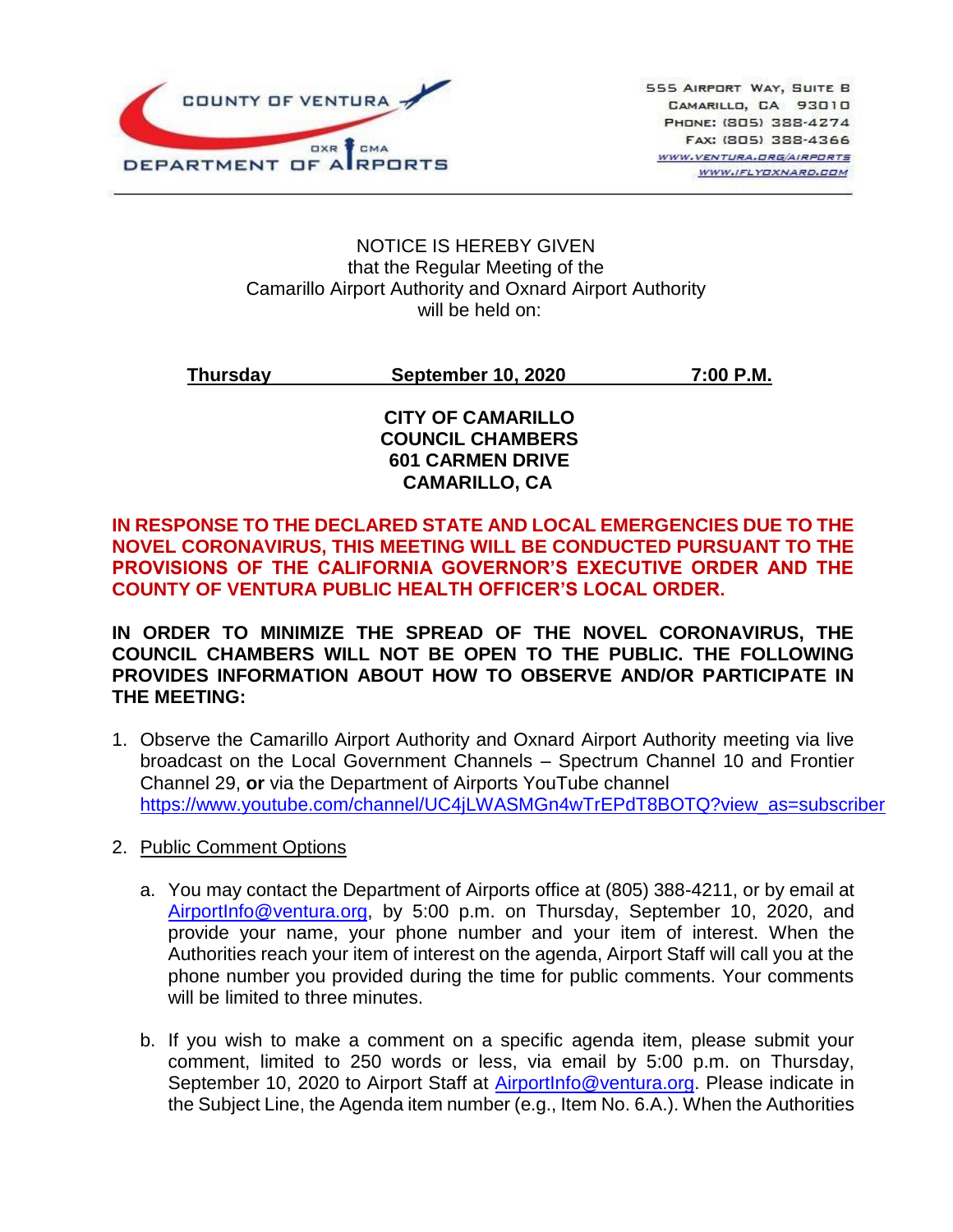reach your item of interest on the agenda, Airport Staff will read your comment during the time for public comments.

c. If you are watching the live broadcast of the meeting and would like to make either a general public comment (Item 4) for airport related items not on the agenda or to comment on a specific agenda item as it is being heard, please submit your comment, limited to 250 words or less, via email to Airport Staff at [AirportInfo@ventura.org.](mailto:AirportInfo@ventura.org) Please indicate in the Subject Line, the Agenda item number (e.g., Item No. 6.A.). Every effort will be made to read your comment during the time for public comments when the Authorities reach your item of interest on the agenda.

# **AGENDA**

- **1. CALL to ORDER and PLEDGE of ALLEGIANCE**
- **2. ROLL CALL**
- **3. APPROVAL of MINUTES – July 9, 2020**
- **4. PUBLIC COMMENT PERIOD**
- **5. UNFINISHED BUSINESS – NONE**
- **6. NEW BUSINESS**

### **OXNARD AIRPORT AUTHORITY**

**A. Subject: Receive and File a Summary of the Tenant Workshop Held on August 25, 2020 for the Oxnard Airport Runway 7-25, Taxiway Connectors, and Parallel Taxiway Pavement Reconstruction Project.**

#### **Recommendation:**

Staff requests that your Commission/Authority receive and file a summary of the tenant workshop held on August 25, 2020 for the Oxnard Airport Runway 7-25, Taxiway Connectors, and Parallel Taxiway Pavement Reconstruction Project.

### **CAMARILLO AIRPORT AUTHORITY**

**B. Subject: Approval of, and Authorization for the Director of Airports or his Designee to Execute, the Fifth Amendment to Lease with Fresh Concepts, LLC to Expand the Leased Premises.**

#### **Recommendation:**

Staff requests that your Commission/Authority recommend that the Board of Supervisors: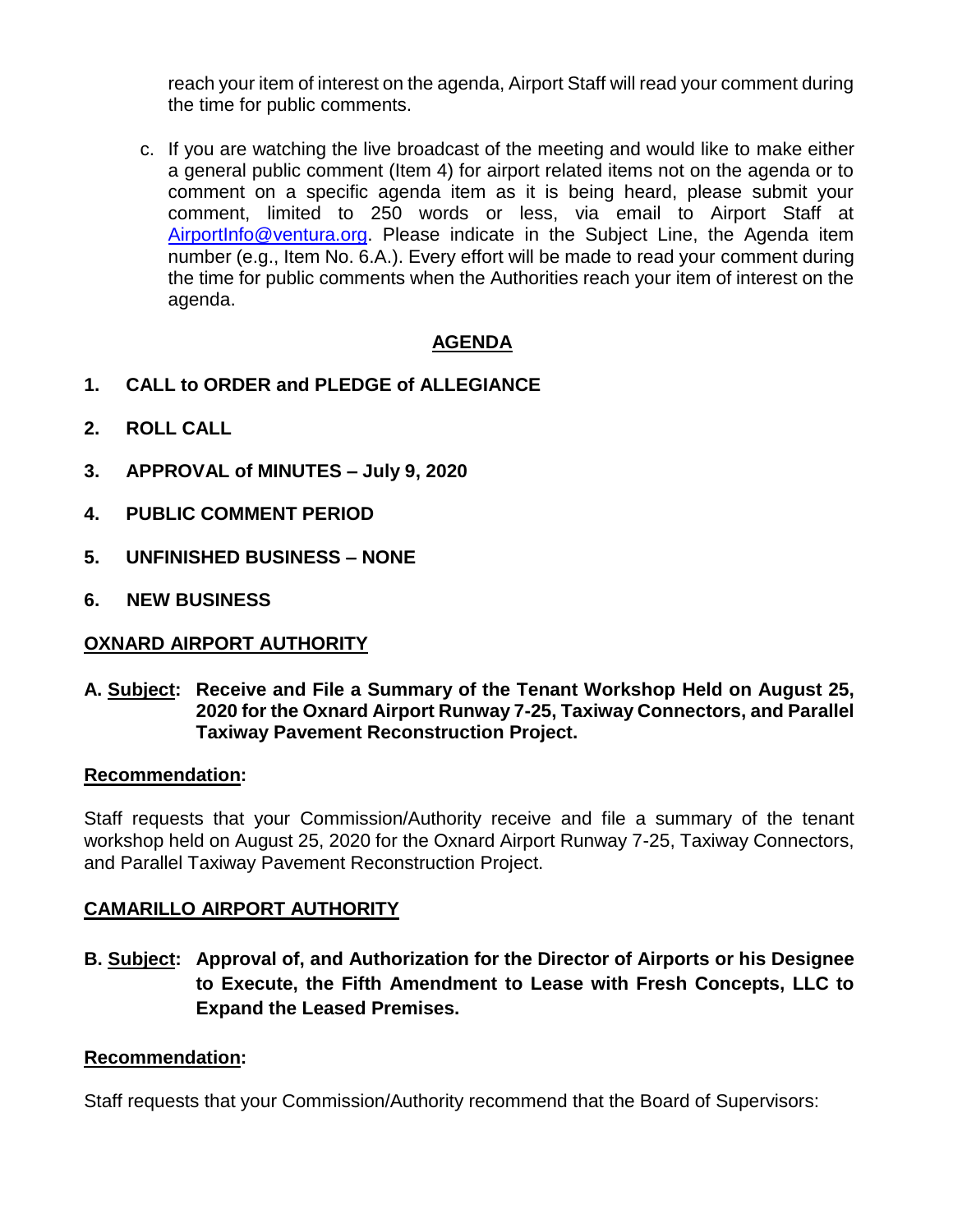Approve, and authorize the Director of Airports or his designee to execute, the Fifth Amendment to Lease with Fresh Concepts, LLC (Fresh Concepts) for additional area to be added to the leased premises.

# **7. DIRECTOR'S REPORT**

# **8. REPORTS**

Monthly Activity Report – June, July 2020 Monthly Noise Complaints – June, July 2020 Consultant Reports – June, July 2020 Airport Tenant Project Status – August 2020 Project Status – August 2020 Meeting Calendar

## **9. CORRESPONDENCE**

Letter dated June 25, 2020 from Dave Nafie to Charlotte Jones, Federal Aviation Administration Western-Pacific Region re: OXR Airport Operating Certificate – Class III; Annual Tabletop Exercise; Request for Extension

Letter dated June 25, 2020 from Erin Powers to Mike Barrow, Toro Enterprises, Inc. re: Camarillo Airport – NE Hangar Development, Phase 1 Construction Project; FAA AIP No.: 3- 06-0339-036-2017; Spec. No. DOA 17-01; Proj. No. CMA-195; Utilization of Unlisted Subcontractor; D & D Laser Screed

Letter dated June 29, 2020 from Madeline Herrle to Jackie Rose, Ventura County Animal Services re: Memorandum of Understanding – Camarillo Airport Business Park

Letter dated July 1, 2020 from Madeline Herrle to Mario Pena, Dba N & N Transport re: Parking Lot Lease – Camarillo Airport Business Park

Letter dated July 8, 2020 from Madeline Herrle to Mark Sullivan, The Law Office of Mark F. Sullivan re: Public Records Request dated June 16, 2020

Letter dated July 31, 2020 from John Feldhans to Airport Response Partner re: Annual Oxnard Airport Table Top Exercise

Letter dated August 12, 2020 from Kip Turner to Lucila Arango re: Arango Letter of Intent / Oxnard Airport

Notice re: Oxnard Airport Runway 7-25, Taxiway Connectors, and Parallel Taxiway Reconstruction Project Tenant Workshop

## **10. MISCELLANEOUS**

**11. AUTHORITY COMMENTS -** Comments by Authority members on matters deemed appropriate.